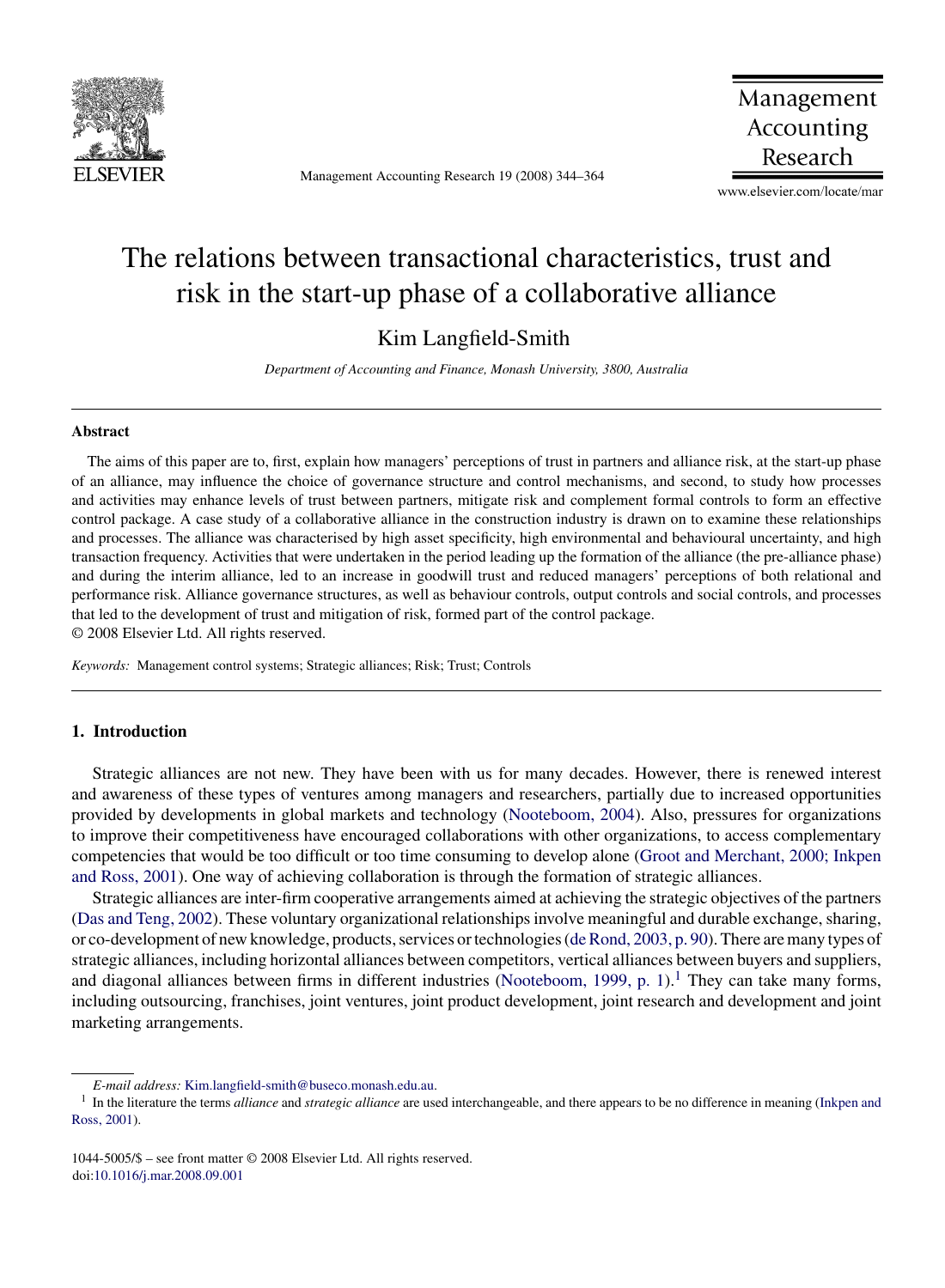While strategic alliances are said to be a source of competitive advantage there is also a growing body of evidence of high failure rates ([Gerwin, 2004; de Rond, 2003\).](#page--1-0) One cause is the high level of risk associated with alliances, compared to "in-house" activities ([Das and Teng, 2001a\).](#page--1-0) This risk is associated with differences in partners' objectives and orientations, and the potential for partners to opportunistically exploit the dependence relationship [\(Groot and](#page--1-0) [Merchant, 2000; Dekker, 2004\).](#page--1-0) It has been argued that appropriate governance structures,<sup>2</sup> management control systems (MCS) and trust work together to reduce alliance risk and decrease the probability of failure in strategic alliances ([Das and Teng, 2001a; Speklé, 2001; Dyer et al., 2001; Nooteboom, 2004\).](#page--1-0)

Since the 1980s, strategic alliances have been of research interest across a variety of disciplines, including engineering, management, marketing, accounting and international business. The relationship between MCS and trust has been the subject of several case studies that have focused largely on outsourcing and strategic supplier relationships [\(Seal and Vincent-Jones, 1997; van der Meer-Kooistra and Vosselman, 2000; Das and Teng, 2001a,b; Mouritsen et al.,](#page--1-0) [2001; Langfield-Smith and Smith, 2003; Dekker, 2003, 2004; Cooper and Slagmulder, 2004; Kamminga and van der](#page--1-0) [Meer-Kooistra, 2006\)](#page--1-0) or on joint ventures ([Yan and Gray, 1994; Groot and Merchant, 2000; Chalos and O'Connor,](#page--1-0) [2004\).](#page--1-0) There are also theoretical papers that have focused on risk, trust and control in strategic alliances [\(Das and Teng,](#page--1-0) [1996, 2001b; McCutchen et al., 2004; Nooteboom, 2004\),](#page--1-0) which have drawn mainly on transaction cost economics.

However, few *empirical* studies have considered how managers' perceptions of trust and risk may influence the choice of governance structure and other aspects of the control package and how processes can lead to the development trust, mitigation of risk and hence enhanced control. Also, few papers have studied MCS in alliances beyond outsourcing and supplier relationships, or at the formation stage of an alliance. Compared to stand-alone organizations, the formation stage of an alliance is considered particularly challenging due to the initial negotiation processes between potential partners, and the complex interactions between an alliance and its environment, which is complicated by the involvement of multiple partners ([Das and Teng, 2002; Ring and Van de Ven, 1994; Brouthers et al., 1997\).](#page--1-0) Even if some of the partners of a prospective alliance have prior shared work histories, the formation of a new alliance new dynamics creates new *alliance conditions.* Three alliance conditions have been described as relevant to the formation (and development) of an alliance: the collective strengths of the alliance; inter-partner conflicts arising from divergence in preferences, interests and practices, and; interdependencies which arise when the partners deal with each other [\(Das and Teng,](#page--1-0) [2002\).](#page--1-0)

The aims of this paper are as follows: first, to explain how managers' perceptions<sup>3</sup> of trust in partners and alliance risk, at the start-up phase of an alliance, may influence the choice of governance structure and control mechanisms; and second, to study how alliance processes can enhance levels of trust between partners, mitigate risk and complement formal controls to form an effective control package for the alliance. A case study of a collaborative alliance in the construction industry is drawn on to examine these relationships. The alliance was an unincorporated joint venture involving several partners, set up to operate for the 4-year life of the project.<sup>4</sup> The case focuses on the period leading up to the formation of the alliance (the pre-alliance phase) and the interim phase of the alliance. The processes that led to the emergence of trust and mitigation of risk during the pre-alliance phase are outlined and the choice of the governance structure is interpreted by drawing on transaction cost economics and the MCS and trust literatures.

This paper contributes to the literature in several ways. First, it demonstrates how processes, which lead to the development of trust and mitigation of risk, interact with the governance structure and control mechanisms to form a control package. Second, the case study highlights that TCE prescriptions for the "ideal" alliance governance structure need to be interpreted in the light of trust, broader aspects of the control environment and the context of the alliance, which may include the fixed term life of an alliance. Third, the case study provides a better understanding of the relationships between risk, trust and control in alliances, to contribute to our knowledge of the design of effective control systems, which may decrease the probability of alliance failure.

This paper is structured as follows. In the following section, concepts from transaction cost economics (TCE) are combined with theories of trust and risk to explain how trust, risk and transactional characteristics at the start-up phase

<sup>&</sup>lt;sup>2</sup> In this paper "governance structure" indicates the formal ownership structure or contract which sets in place the general principles under which the alliance will be managed, including the source of legitimate decision making authority. Management control systems are the systems, processes and mechanisms put in place to ensure that alliance objectives are achieved.

<sup>&</sup>lt;sup>3</sup> The focus is managers of the entity who initiate the alliance.

<sup>&</sup>lt;sup>4</sup> As the term joint venture is often used for alliances that are separate incorporations, in this case the venture will be termed a collaborative alliance.